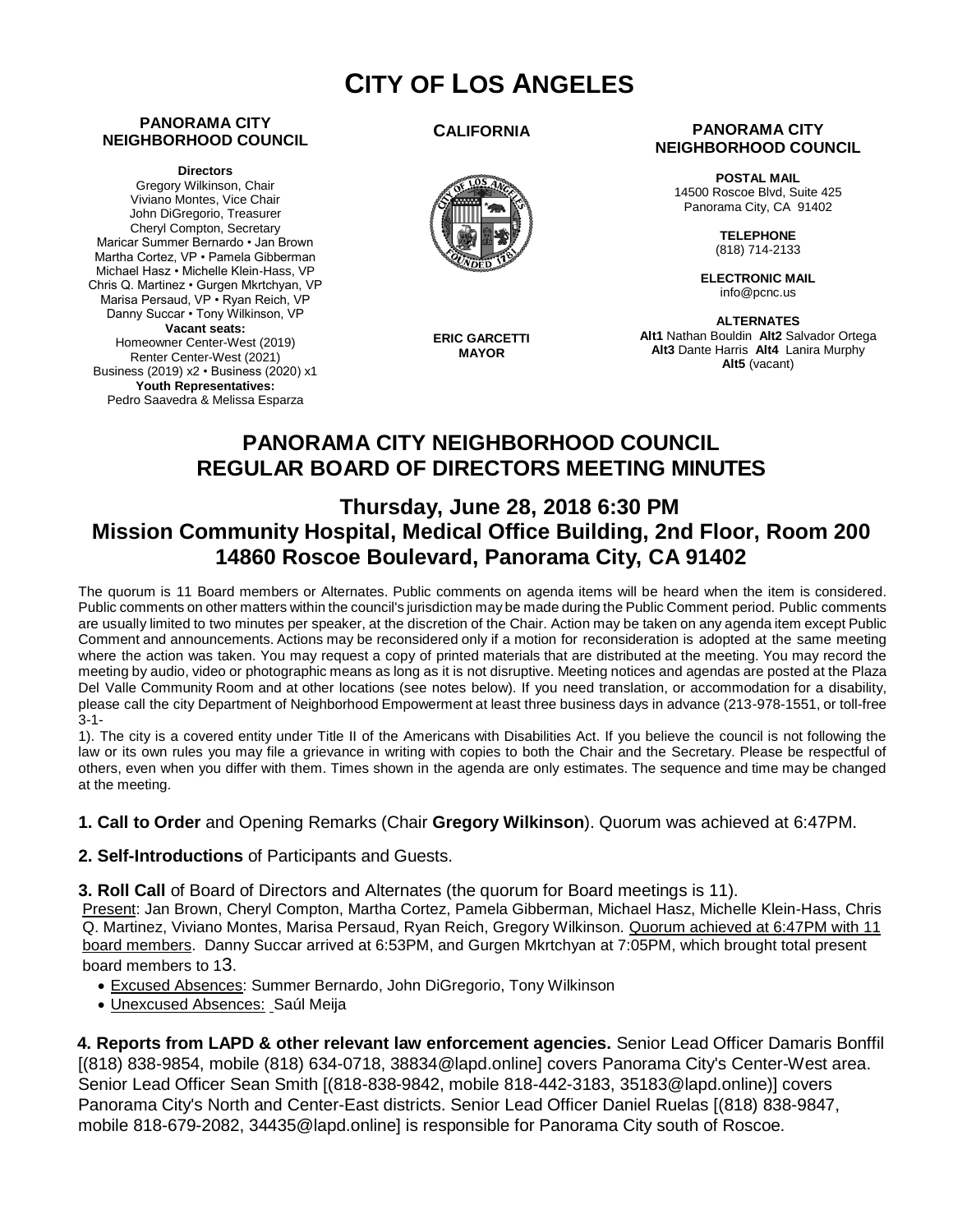Emergency: 911. Mission Division Front desk: 818-838-9800. Non-emergency: 877-ASKLAPD (877-275- 5273)**. No representatives present**.

• Public safety chair, Martha Cortez gave a quick update in law enforcement's absence. They wanted to remind the stakeholders about Summer Night Lights at Sepulveda Red. Board will later be deciding if we will approve funds for National Night Out on August 7<sup>th</sup>.

#### **5. Various elected officials and government agencies/departments will report, discussion, and receive community input (short Q&A as time permits).**

### **LOS ANGELES CITY COUNCIL DISTRICT 6**

Councilwoman Nury Martinez is represented in Panorama City by Andres Sandoval (Andre[s.Sandoval@lacity.org](mailto:Sandoval@lacity.org)). Area Director is Lorena Bernal (Lore[na.Bernal@lacity.org\)](mailto:Bernal@lacity.org). The district field office is located at 9300 Laurel Canyon Blvd., 2nd Floor, Sun Valley, CA 91331; 818-771-0236.

• Andres updated on various: Vision Zero updates along Roscoe forthcoming. Valley Pride on Sunday at the Van Nuys Civic Center with a focus on family acceptance. As per the board's questions last month, he found out details about the two abandoned towers on Van Nuys Blvd. LADWP will be renovating the smaller tower with office space. Larger tower will be mixed used with bachelor-style apartments. San Fernando Transit Corridor was approved. CicLAvia was an immense success. He also presented several board members with Certificates of Recognition from Nury Martinez.

#### **LOS ANGELES CITY MAYOR'S OFFICE**

Mayor Eric Garcetti is represented in the East Valley by Area Representative, Brian Gavidia (cell: 213-713- 0960 Bri[an.Gavidia@LACity.org\)](mailto:Gavidia@LACity.org). The Mayor's San Fernando Valley office is located in the Van Nuys City Hall, 14410 Sylvan Street, Van Nuys, CA 91401. No Representative Present.

#### **LOS ANGELES UNIFIED SCHOOL DISTRICT, DISTRICT 6**

Our LAUSD School Board Member is Kelly Gonez. Cara Onofre is her local representative. (Main (213) 241- 6388 Mobile (818) 389-9216, [cara.onofre@lausd.net\).](mailto:onofre@lausd.net) The District 6 office is located at 9945 Laurel Canyon Blvd, Pacoima, CA 91331.

• Per Cara, Kelly couldn't be with us tonight because she's currently in labor. Also wanted to let us know about new magnet schools. Panorama City High School now has a Sports Medicine magnet program, as well as magnet program at Vista Middle. Liggett Elementary will have free swimming lessons July 5-30 for children.

#### **LOS ANGELES COUNTY SUPERVISORIAL DISTRICT 3**

Supervisor Sheila Kuehl [\(Sheila@bos.lacounty.gov,](mailto:Sheila@bos.lacounty.gov) 213-974-3333) is located at 821 Kenneth Hahn Hall of Administration, 500 West Temple Street, Los Angeles, CA 90012. Supervisor Kuehl is represented locally by Valley District Director, Benita Trujillo (818-901-3831, [btrujillo@bos.lacounty.gov\)](mailto:btrujillo@bos.lacounty.gov). The San Fernando Valley District Office is located at 7555 Van Nuys Boulevard, Suite 1, Van Nuys, CA 91405. No Representative Present.

#### **CALIFORNIA ASSEMBLY DISTRICT 46**

Assemblymember Adrin Nazarian represents us in a district that runs from North Hills and Panorama City south to Studio City and the Hollywood Hills. His field office is located in the State Office Building at 6150 Van Nuys Blvd., Suite 300, Van Nuys, CA 91401. His Field Representative for Panorama City is Vanessa Carr - Vanes[sa.Carr@asm.ca.gov](mailto:Carr@asm.ca.gov) and 818.376.4246

• Upcoming community clean-up at Nordhoff/Rayen. State budget includes improvements in education, homelessness and transportation. \$300K has been secured for construction/improvements at the Intergenerational Multipurpose Center on Van Nuys.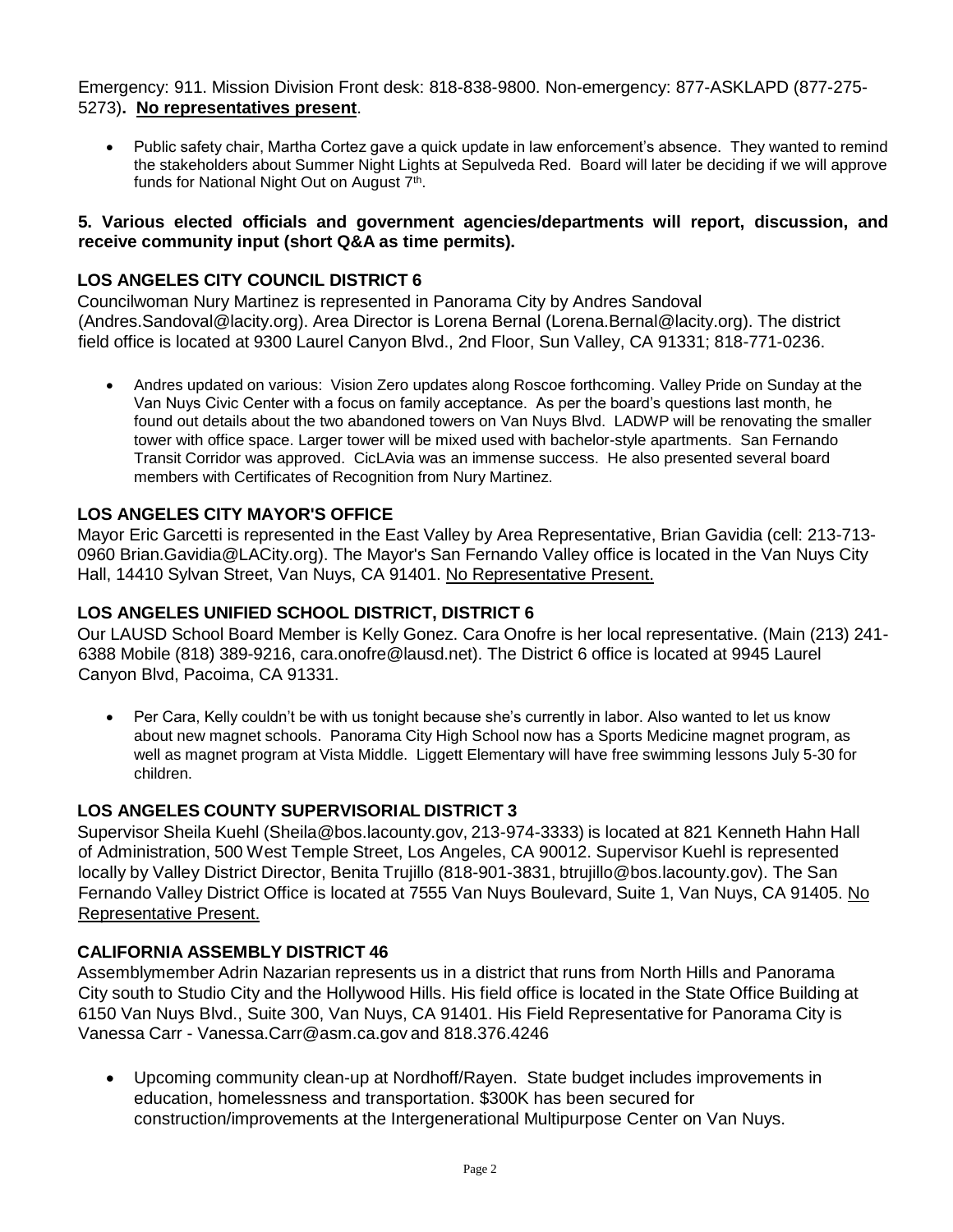### **CALIFORNIA SENATE DISTRICT 18**

District 18 State Senator Bob Hertzberg maintains a field office in the State Office Building at 6150 Van Nuys Blvd., Suite 400, Van Nuys, CA 91401 (818-901-5588). His Field Deputy for Panorama City is Eveline Bravo-Ayala (evenlin[e.bravo-ayala@sen.ca.gov\)](mailto:bravo-ayala@sen.ca.gov). The District Director is Barri Worth Girvan (Barr[i.Girvan@sen.ca.gov](mailto:Girvan@sen.ca.gov)). No Representative Present.

#### **CALIFORNIA CONGRESSIONAL DISTRICT 29**

Congressman Tony Cardenas' District Office is located at 9612 Van Nuys Blvd., #201, Panorama City, CA 91402 (818-221-3718). He is represented in Panorama City by District Director Gabriela Marquez Gabri[ela.Marquez@mail.house.gov](mailto:Marquez@mail.house.gov) or by phone at 818-221-3718. **No Representative Present.**

#### **DEPARTMENT OF NEIGHBORHOOD EMPOWERMENT (DONE)**

DONE's is located at 14410 Sylvan St. 4th Floor, Van Nuys, CA 91401. Office phone is: Office | 818-374- 9898 Fax | 818-374-9877. Jose Galdamez is our designated liaison and can be emailed at jo[se.galdamez@lacity.org](mailto:galdamez@lacity.org) Our city funding representative is Ms. Shawna Dungo directly at sh[awna.dungo@lacity.org](mailto:dungo@lacity.org) or general line Cler[k.NCFunding@lacity.org](mailto:NCFunding@lacity.org) or (213) 978-1058. **No Representative Present at this time.**

#### **DEPARTMENT OF RECREATIONS AND PARKS (Panorama City Rec. Center)**

Panorama City Rec Center is located at 8600 Hazeltine Ave., Panorama City, CA 91402, (818) 893-3401, Adria Deliberto is the Rec Center's Director and can be reached at panora[ma.recreationcenter@lacity.org.](mailto:recreationcenter@lacity.org)

• Per Adria, July 13 is the movie night co-sponsored by PCNC. Summer camp is going well and the splash pads will be reopening soon.

### **6. Public Comment and Announcements** (*Please limit to two minutes per speaker.***)** Public

comment on agenda items will be heard at the time the item is considered.

- Dave Brown commented on the illegal fireworks situation. We need to take the middle man out of the equation and get addresses directly to SLOs. Door knocks work almost immediately.
- Chris Willis, North Valley Military Institute. Wanted to let the board know that they are available to present colors, music, etc. to any events.
- Jan Brown informed us that the library was set to re-open on July 17 or 19.

#### **7. Discussion and possible action to appoint any interested qualified stakeholders to any appropriate vacant board seats.**

Candidates must present documents to the Secretary that prove their identity and a "stake" in the Neighborhood Council, as required by each seat. Examples: a Driver's License, Consular Card or Student ID will prove identity. A Driver's License with a current address will also prove that a person lives within the council boundaries. However, the district seats are specific to either "homeowner" or "renter". For this reason, homeowners must present a recent mortgage statement or a tax bill, and renters must present a recent rent receipt or a lease. Business seats require a business card with a local address, a Business Tax Registration Certificate, or some other indication that the person works (including volunteer work) or operates a business within the council boundaries. Community Interest stakeholders (for an Unlimited At-Large seat) must provide a document that proves a substantial and ongoing interest within the boundaries, which is often evidenced by membership in a local organization. (No Unlimited At-Large seat is open at this time. However, Community Interest stakeholders can be appointed to either of the vacant Alternate positions.) Signed letters from responsible parties can also be provided. The Secretary will determine the adequacy of the candidate's documentation. No actual documents will be kept and interested stakeholders are only required to show the document for verification.

Youth Representatives to the Board has been specified in the council's bylaws until it was inadvertently omitted by the Department of Neighborhood empowerment when the Department reorganized the existing bylaws to fit a new standard Table of Contents. The council has continued to appoint at least one Youth Representative for a one-year term. Although this position is currently filled, the Board could decide to add another Youth Representative. A Youth Representative is a voting seat. This is a position that allows youth to express opinions on council issues.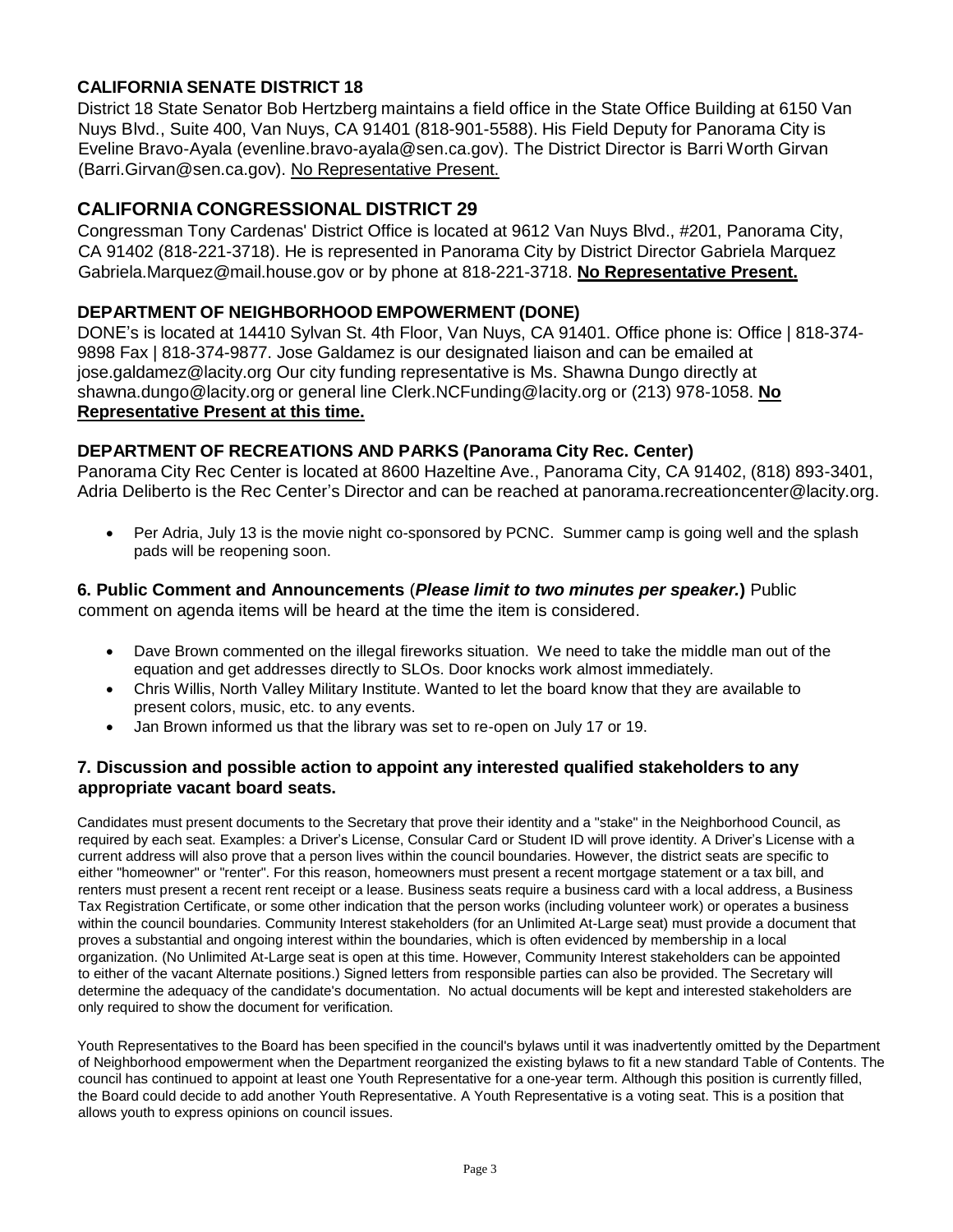• Greg Wilkinson explained now that we have DONE-approved bylaws, we are free to appoint alternates, and will enforce the absentee policy on current alternates. Lanira Murphy came forward and wanted to be considered for an alternate position. After checking documents, it was confirmed Lanira was eligible. Pamela Gibberman motioned to appoint Lanira Murphy as 4<sup>th</sup> Alternate, which was seconded by Michelle Klein-Hass. Gregory called for a hand vote: **Motion passes: 12 YES/0 NO/1 Abstention**.

**8. Notation and possible correction (through documentation) of the list of Board members who may not vote on matters (financial or otherwise) because they have not completed the required training.** DONE requires two classes to vote: (1) the Ethics and Open Government course required by state law for all public officials in California within two years of their election or appointment and every two years thereafter – required to vote on any matter, and (2) basic funding training for neighborhood council Board members to vote on financial matters. DONE also requires all Board members to have signed they have received a copy of the Code of Conduct. While not required to vote any Board member who does not sign the acknowledgment of receipt will be removed from the Board by DONE. All three of these requirements can be met with online courses available at EmpowerLA.org.

• Cheryl Compton reported that Saul Meija and Viviano Montes were still missing required training.

#### **9. Presentation by the Los Angeles Neighborhood Land Trust on ways community members can advocate for funding for parks, gardens, recreation, and open space projects.**

• Sandra McNeill presented for the Los Angeles Neighborhood Land Trust. Measure A will generate \$95M. Meeting Saturday, June 30<sup>th</sup>, 10:30am-12:30pm at Van Nuy Rec. This is the fourth Valley meeting. There are additional funds for high need areas like Panorama City. Chris Martinez interjected that Marson Park needs additional support.

#### **10. Presentation by the Volunteer Coordinator for Centinela Youth Services on a LA County Diversion Program volunteer opportunities.** Representative not present – item skipped.

**11. Discussion and possible action regarding the Public Safety committee recommendation to allocate a Neighborhood Purposes Grant to Southern California Preparedness Foundation in the amount of \$600 in support of the CERT 1 (Community Emergency Response Teams) Spanish Language Training with LAPD Mission Division Station – starts on July 10th, 2018, 7 week class,to be paid out of Fiscal Year 2018-19 funds.** 

• Martha Cortez recused herself, due to a conflict of interest, and left the room. Dave Brown presented in Martha's absence. In our area, Spanish-language training is imperative, and the completion kits are integral to the program. The Foundation puts in 50% if NCs support the remaining amount. Many agreed that this is one of our flagship programs of PCNC and we should continue with it. Mike Hasz motioned to allocate \$600 as a NPG to Southern California Preparedness Foundation in support of CERT 1 Spanish Language Training, which was seconded by Marisa Persaud. Gregory Wilkinson asked for a roll call vote: **Motion passes: 10 YES/0 NO/1 Recused/1 Ineligible.**

**12. Discussion and possible action regarding the Public Safety committee recommendation to sponsor National Night Out along with the 3 Panorama City Senior Lead officers, officer Ruelas, Bonffil, Smith. Event to be hosted at Plaza Del Valle courtyard in Panorama City on Tuesday, August 7, 2018. PS committee recommendation to the board to allocate up to \$500 for supporting event with refreshments and food. (10 min)13. Discussion and possible action regarding the Education committee recommendation to allocate a Neighborhood Purposes Grant for funding the North Valley Military Institute for up to \$1500 (out of \$5000 requested) for purchasing laptops to fulfill state testing requirements.**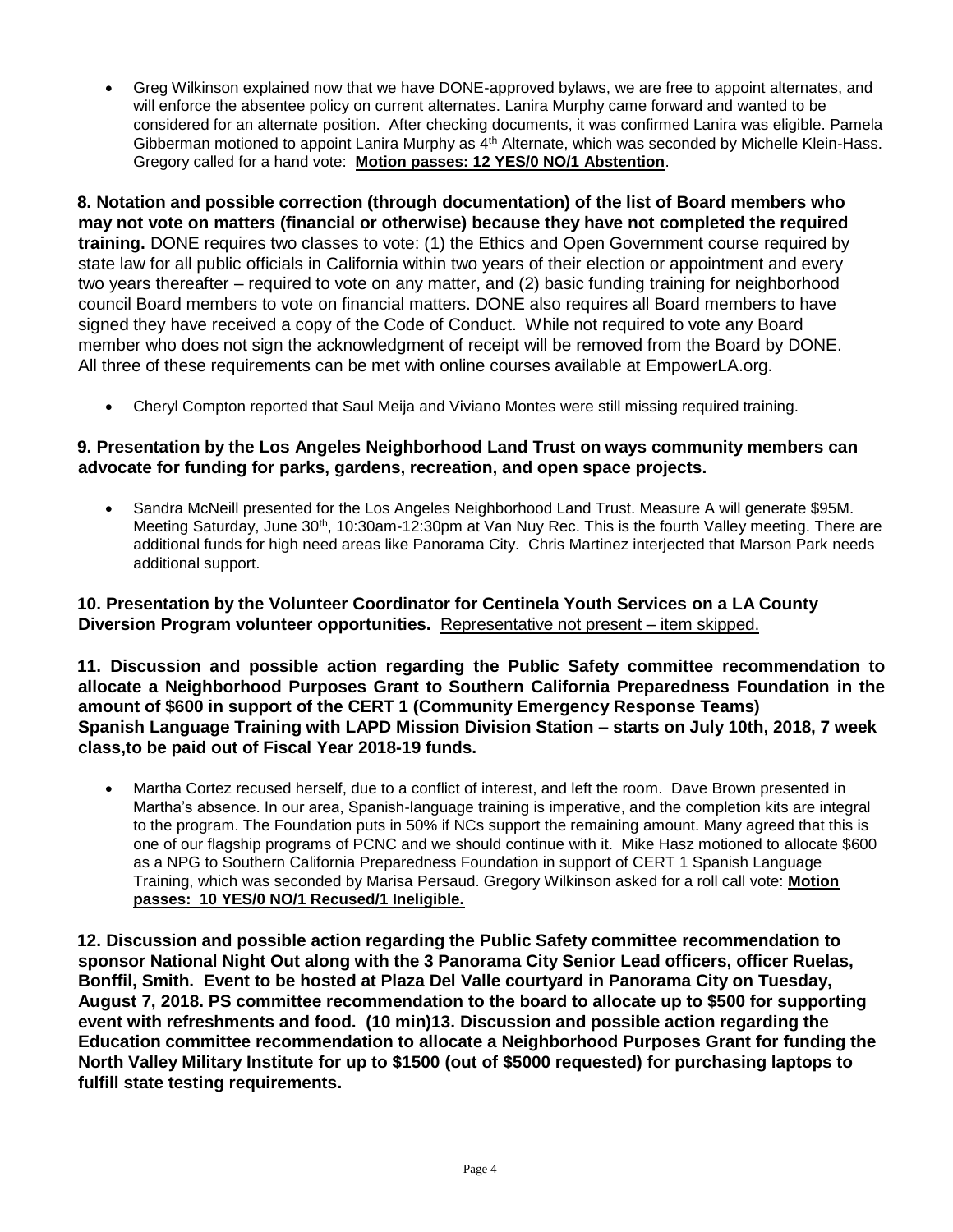• Chris Willis from NVMI presented: 100% free public charter school. Uniforms are free, which is a huge expense right off the top. 83 students (or 14%) are from Panorama City. Charter is authorized by local school board. They are newly chartered with LA County, but allowed to rent property from LAUSD. The board opinion was divided. Viviano said there was an iPad controversy at Valor. Jan Brown was concerned about favoritism; we can't buy computers for every school. Pamela Gibberman expressed that 83 students is significant, and we should support. Michelle Klein-Hass stated that CERT was for the community, but this was for student only. After lengthy discussion, Gurgen Mkrtchyan motioned to allocated up to \$600 as an NPG to North Valley Military Institute towards the purchase of laptops to fulfill state testing requirements, which was seconded by Pamela Gibberman. Gregory Wilkinson asked for a roll call vote: **Motion passes: 7 YES/5 NO /1 Ineligible.**

#### **14. Discussion and possible action regarding the Education committee recommendation to allocate a Neighborhood Purposes Grant for funding the Liggett Street Elementary School NPG for \$1350 (out of \$6750 requested) for purchasing iPads for their maker space enrichment program.**

• Cara Onofre stated that 100% of the participants are Title 1 (i.e., at or below poverty level). Gregory Wilkinson interjected that this is exactly why as a board and as a community we must fight for money to be allocated to the area. Michelle Klein-Hass inquired if there had been private sector outreach. Cara responded affirmative and let us know that Lowe's made a significant donation. Again, after a lengthy discussion, Michelle Klein-Hass motioned to allocate up to \$750 as an NPG to Liggett Street Elementary towards the purchase of iPads for their maker space enrichment program, which was seconded by Pamela Gibberman. Gregory Wilkinson asked for a roll call vote: **Motion passes: 10 YES/2 NO /1 Ineligible.**

#### **15. Discussion and possible action regarding the Finance committee recommendation to approve the annual 2018-19 Fiscal Year Administrative (Budget) Packet. The packet must be received by July 30, 2018 or access to our funds will be limited until the budget and all other requested documents described above have been received.**

• Gurgen Mkrtchyan gave a brief summary of the packet. Martha Cortez motioned to approved the annual 2018-19 Fiscal Year Administrative (Budget) Packet, which was seconded by Michelle Klein-Hass. Gregory Wilkinson asked for a roll call vote: **Motion passes: 10 YES/0 NO /2 Abstain/1 Ineligible.**

**16. Discussion and possible action regarding proposed 2019 Neighborhood Council elections information worksheet which the City Clerk will use to handle our 2019 elections. The selections will include time, location, and method of election. If the worksheet is not returned to the City Clerk by AUGUST 1, 2018, the City Clerk will use the election hours, polling place preference, and translation requests established for the 2016 Neighborhood Council Elections.** 

• After a brief discussion, Martha Cortez motioned to send to Rules and Outreach Committees for discussion, which was seconded by Danny Succar. Gregory Wilkinson said as Chair, we did not need to vote on this and that he was hereby sending this to Rules and Outreach to get a consensus on costs and access. Marisa Persaud and Cheryl Compton agreed to set a meeting very soon.

**17. Discussion, nomination, and selection of Committees to include adding new Committee Chairs or new members to each committee. Also includes 2-minute report form each committee. The current committees are listed below.** 

| <b>STANDING COMMITTEES</b> |                                                      |                       |           |          |                                     |
|----------------------------|------------------------------------------------------|-----------------------|-----------|----------|-------------------------------------|
|                            | Chair                                                | Email                 | Date/Time | Location | <b>Notes</b>                        |
| Commerce                   | <b>OPEN</b>                                          |                       |           |          |                                     |
| Finance                    | Gurgen Mkrtchyan                                     | gurgen@ympklaw.com    |           |          |                                     |
| Land Use                   | Tony Wilkinson<br>Vice Chair: Michelle<br>Klein-Hass | lawilkinson@acm.org   |           |          | Land Use & Mobility<br>meet jointly |
| Outreach                   | Marisa Persaud                                       | Manther1222@yahoo.com |           |          |                                     |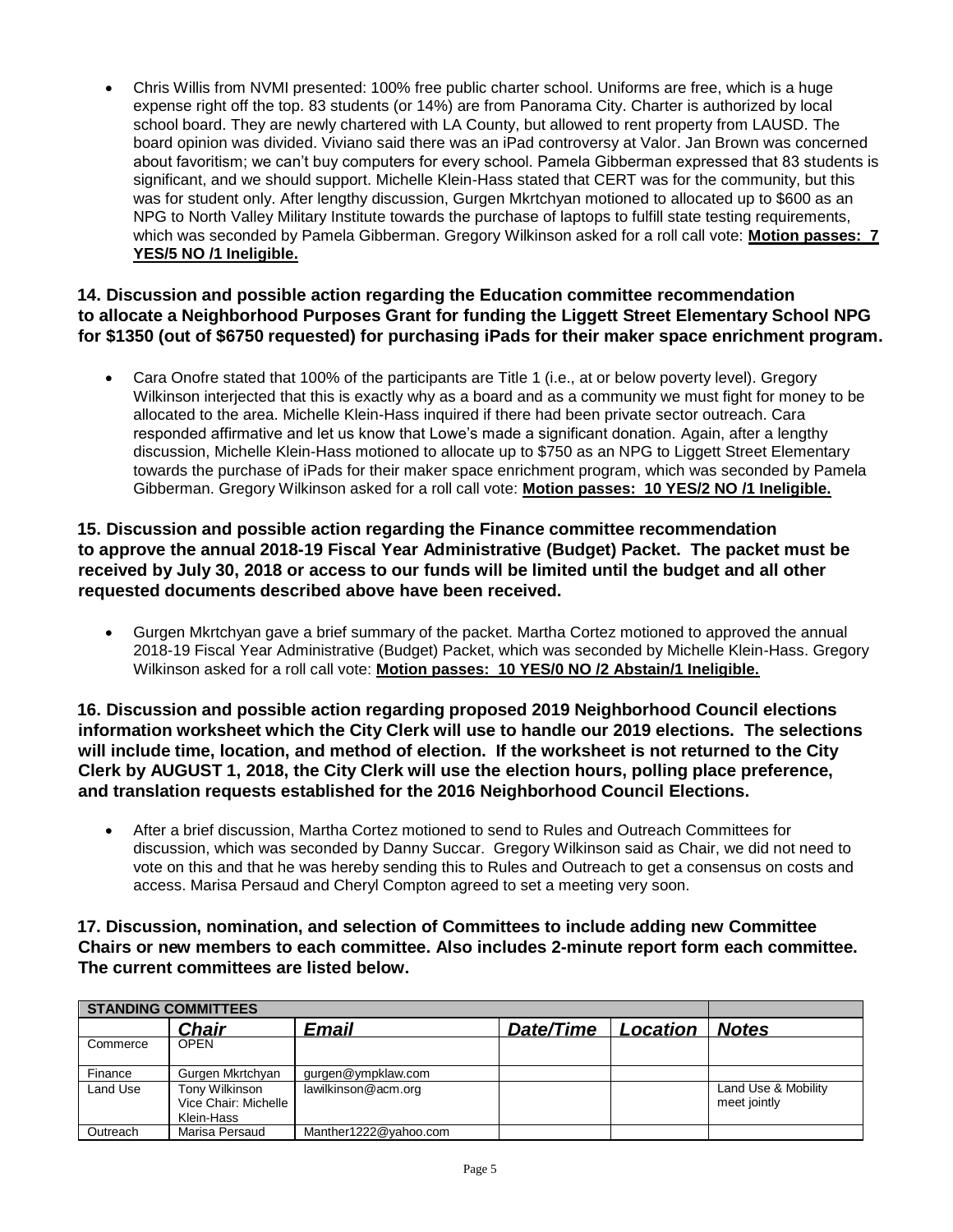| <b>Rules</b>                                                                         | Cheryl Compton                     | ComptonPCNC@qmail.com                                 |           | Plaza Del Valle* |                                           |  |  |
|--------------------------------------------------------------------------------------|------------------------------------|-------------------------------------------------------|-----------|------------------|-------------------------------------------|--|--|
| <b>SPECIAL COMMITEES</b>                                                             |                                    |                                                       |           |                  |                                           |  |  |
|                                                                                      | <b>Chair</b>                       | Email                                                 | Date/Time | Location         | <b>Notes</b>                              |  |  |
| City Life                                                                            | John DiGregorio                    | johndPCNC@gmail.com                                   |           | Plaza Del Valle* | City Life & Public Safety<br>meet jointly |  |  |
| Mobility                                                                             | Michelle Klein-<br>Hass            | mkh.pcnc@qmail.com                                    |           |                  | Has been absorbed<br>into Land Use.       |  |  |
| <b>Public Safety</b>                                                                 | <b>Martha Cortez</b>               | Martha.Cortez.PCNC@gmail.com                          |           | Plaza Del Valle* | City Life & Public Safety<br>meet jointly |  |  |
| Education                                                                            | Ryan Reich                         | ryan.reich@gmail.com                                  |           |                  |                                           |  |  |
| Health &<br>Safety Fair                                                              | <b>OPEN</b>                        |                                                       |           |                  |                                           |  |  |
| Youth                                                                                | John DiGregorio &<br>Martha Cortez | johndPCNC@gmail.com &<br>Martha.Cortez.PCNC@gmail.com |           |                  |                                           |  |  |
| $\sim$ Please contact the Chairs if interested in participating on committees $\sim$ |                                    |                                                       |           |                  |                                           |  |  |

\* All meetings at Plaza Del Valle are at the Liz Galan Community Room.

- Michelle Klein-Hass reminded the board that Option B was approved. Major victory -- this is something the Mobility Committee and the board as a whole has been fighting for since 2010.
- Per Marisa, Outreach has been focused on buying SWAG.
- Public Safety, upcoming Kaiser CPR Fair; Per Martha Cortez, Public Safety would like to partner with Education committee to bring CERT and CPR to schools.
- Also per Martha, Youth Committee is planning summer events: movie night and clean-ups.

**18. Discussion and possible action to remove any board member(s) that have violated Article V, section 7 "Absences" of the PCNC By-Laws. Pursuant to this section any board member that has two (2) consecutive absences or three (3) absences within a six (6) month period for regularly scheduled board meetings and that are not excused by the Chair may be removed from the board by a majority vote of all those board members present. The board member subject to the removal vote may address the board but is not allowed to vote. The following board members meet this criteria to be removed.** 

#### **Saul Mejia – 1/25, 3/22, 4/26 & 5/24**

• Saul is also absent for today's meeting – 6/28. After brief discussion, Gregory Wilkinson called for a hand vote. It was decided to remove Saul Meija from the PCNC board effective immediately. **Motion passes: 12 YES/0 NO /2 Abstain.**

#### **19. Discussion and possible action to approve an unexpected office supplies or outreach expenses, the total of which will not exceed \$200 per category.**

• None at this time.

**20. Discussion and possible action for approval of any financial statements, Monthly Expenditure Reports (MER's), or other ongoing monthly financial documents prepared by the Treasurer or Finance Chair which have not yet been approved by the Board. Treasure/ Finance Chair to provide details. This item does not cover special or annual financial documents.** 

• In John's absence, MER discussion and approval will be pushed to July board meeting.

#### **21. Discussion and possible action to approve the Board meeting's minutes for the last Board meeting and any other prior meetings not yet approved.**

• Michelle Klein-Hass motioned to approve meeting minutes from April and May, which was seconded by Marisa Persaud. Gregory called for a voice vote,: **Motion passes: 14 YES/0 NO 0 Abstain.**